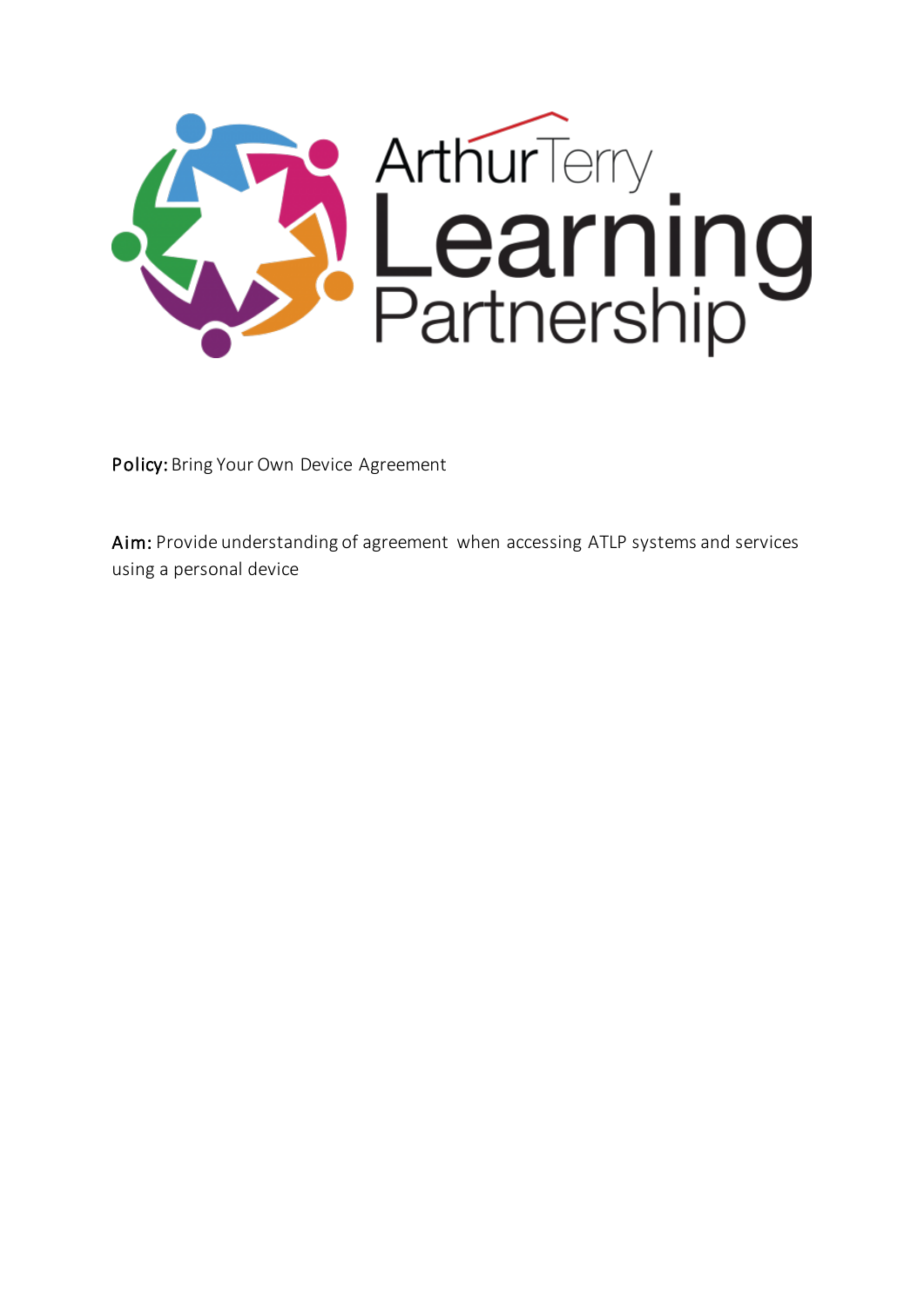

## Document Control

| Author/Contact:         | ATLP IT Strategy Group /     |                |
|-------------------------|------------------------------|----------------|
|                         | michelle.doughty@atlp.org.uk |                |
|                         | claire.cheswick@atlp.org.uk  |                |
| <b>Document Name:</b>   | <b>BYOD Agreement</b>        |                |
| Version                 | 0.1                          |                |
|                         |                              |                |
| <b>Status</b>           | Final                        |                |
|                         |                              |                |
| <b>Publication Date</b> | February 2020                |                |
|                         |                              |                |
| <b>Related Policies</b> |                              |                |
| <b>Review Date</b>      | <b>July 2022</b>             |                |
| Approved By             | <b>Trust Board</b>           | Date: 3/2/2020 |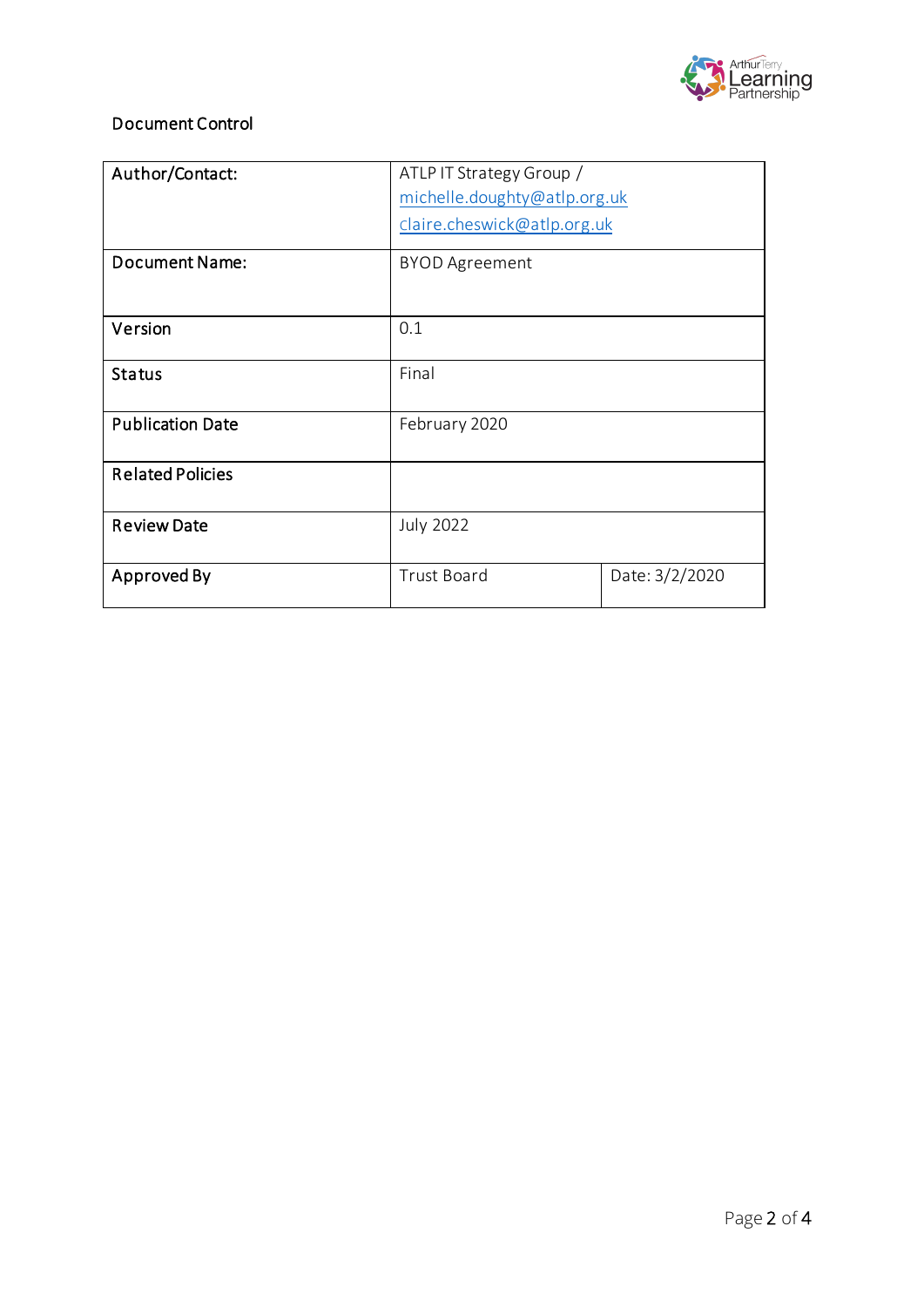

## ATLP Policy

The ATLP has numerous systems and services which staff and students are able to access to further their professional development or their studies. They may wish to use their own device to do so.

This Acceptable Use Policy is intended to ensure:

- That the staff/student understands the systems and services available to them on their device and their responsibilities when accessing them either inside the Trust or externally.
- That the ATLP systems are protected from either accidental or intentional misuse